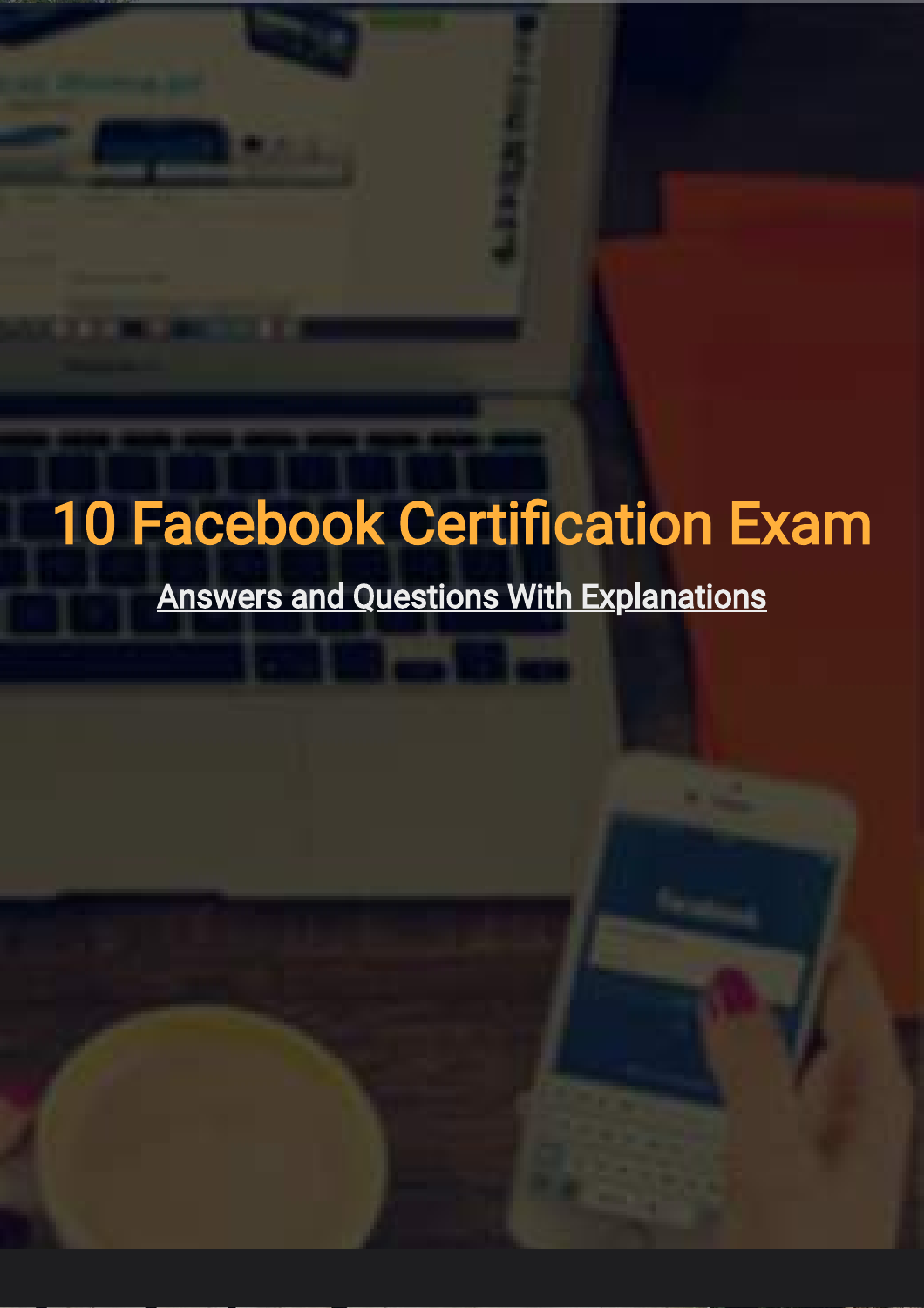### Case #1: Ads Objectives For Product Launch (easy level)

You have a client who wants to launch a new product through its online store.

The client has two objectives in mind. He/She would like to market this new product to its existing customer base and also create branding to new niche markets.

Question #1 Which two types of ads should you use for this client?

- 1. Brand awareness and traffic
- 2. Brand awareness and conversion
- 3. Brand awareness and lead generation
- 4. Product catalog sales and reach
- 5. Reach and Product catalog sales

### Case #2: Fan Page Promotion (easy level)

Your client does not have a website or any other online presence other than a Facebook Fan Page.

#### Question #2 What are some ways he can promote his business in Facebook?

- 1. Post engagement
- 2. Page likes
- 3. Event responses
- 4. Offer claims
- 5. All of the above

#### Question #3 You would like to run an offer. Where can you run offers from?

- Ads Manager and Fan Page  $\bullet$
- Only from the Fan Page  $\bullet$
- Only in the Ads Manager  $\bullet$
- Ads Manager, Fan Page and Power Editor  $\bullet$

#### Question #4 Can you delete an offer once it has been created?

- Yes
- No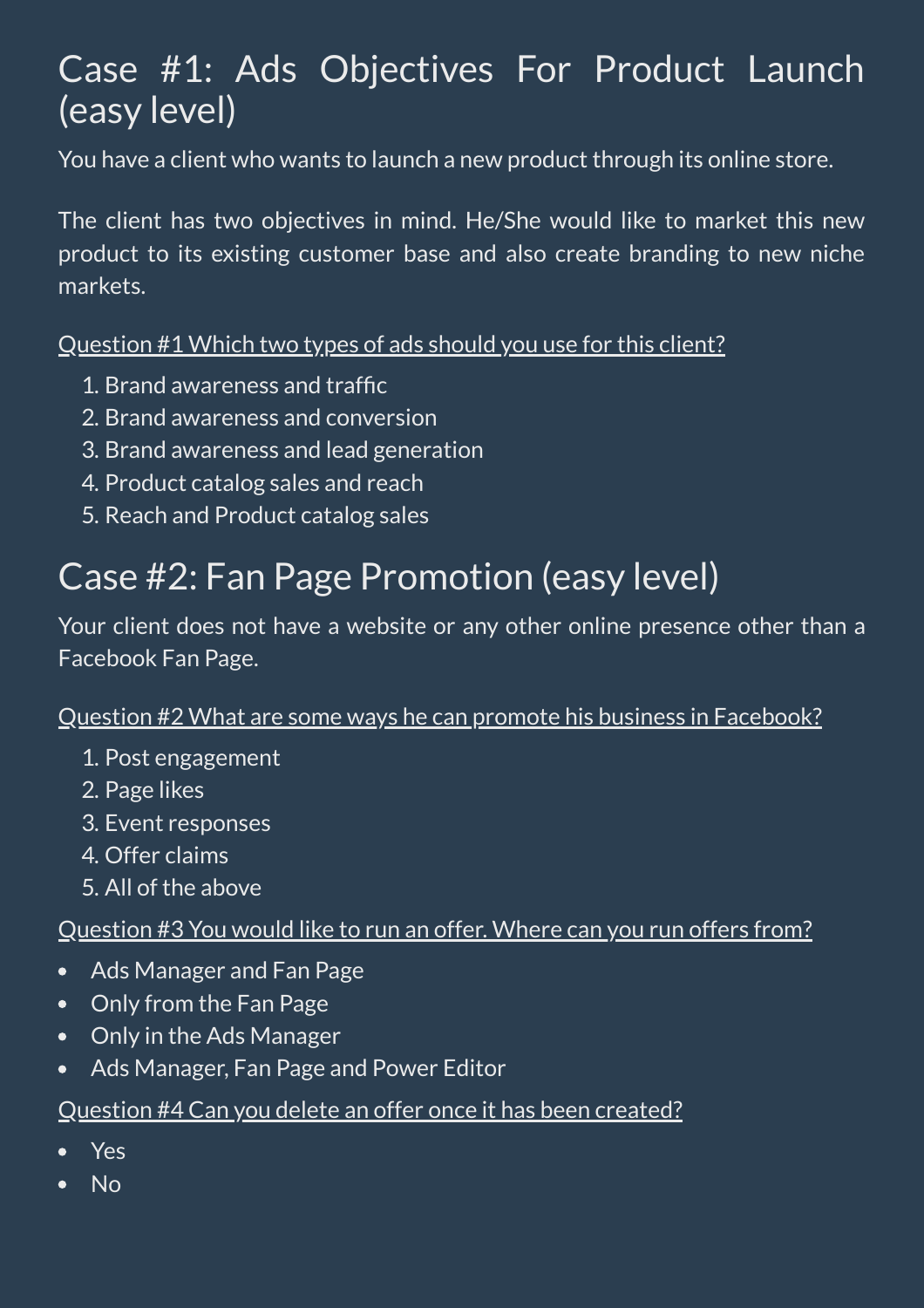### Case #3: Video + Conversions (medium level)

You launched several ads for a client of yours. The first campaign was a 60second video promoting your client's business. You then launched a second campaign with a conversion pixel to people who viewed +50% of the video to make a direct purchase on your website.

You also launched in parallel a third campaign with an offer claim to the same audience (people who viewed +50% of the video). The ads have been running for a week now and you run into the following situations:

#### Question #5 The client didn't like the video. You need to make some minor edits. You need to change the old video for the new one. What should you do?

- 1. Select the first campaign and re-upload the new video so that the campaign can continue.
- 2. You need to upload the new video and create a new ad under the same campaign.
- 3. You need to launch an entirely new campaign with the new video.
- 4. You need to create a new ad set under the old campaign and re-load the new video there.

Question #6: The conversion campaign isn't performing well since you didn't install the Facebook pixel properly. You are thinking of launching a traffic campaign instead. You can't fix the pixel since you don't have access the website. What should you do?

- You can't change the campaign objective to traffic. You will have to create an entirely new campaign.
- Select the conversion campaign and change its objective to traffic.  $\bullet$
- You can deselect the Facebook pixel option at the ad level and re-launch the  $\bullet$ conversion campaign.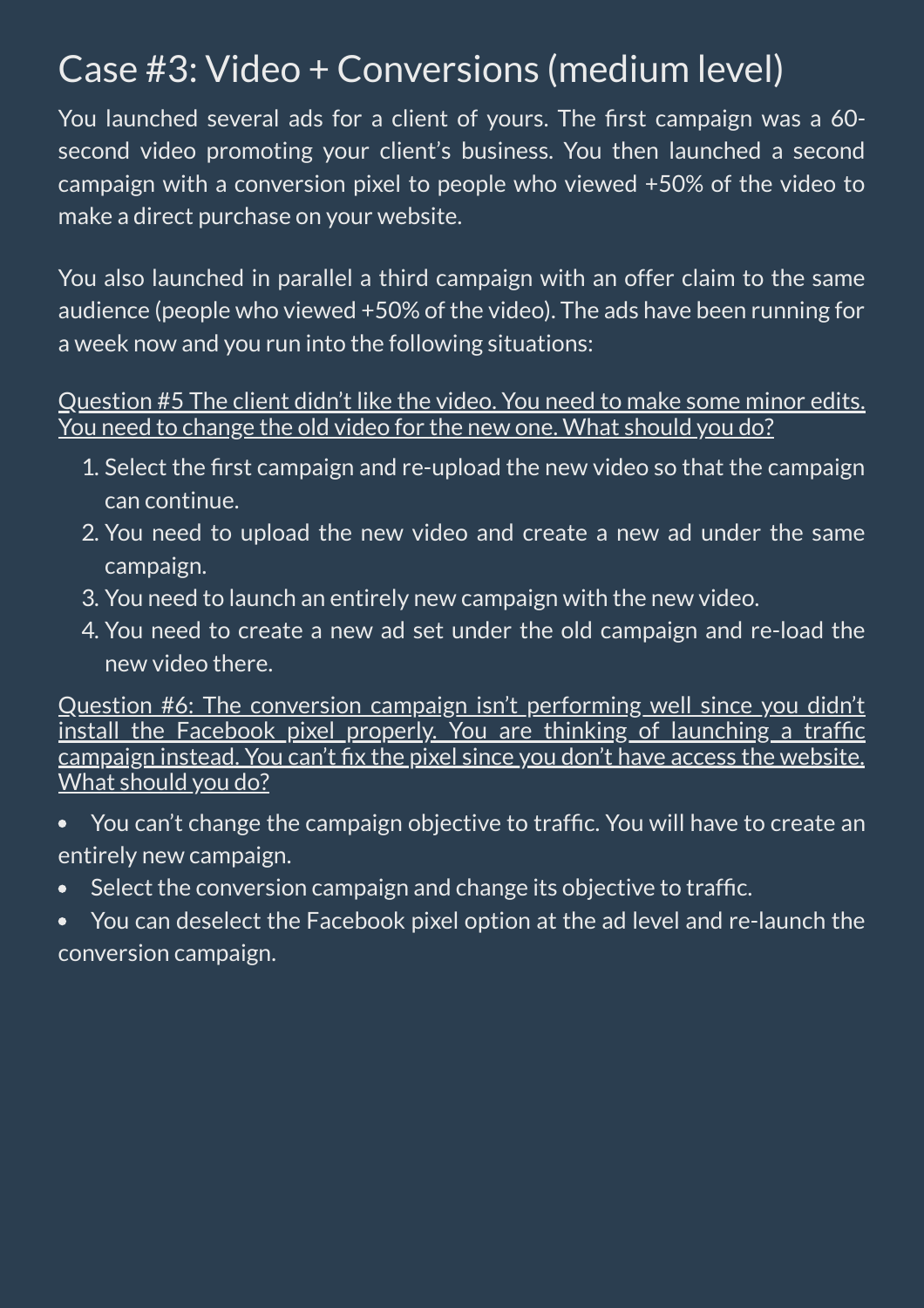### Case #4: Complex Product Launch (hard level)

You are helping an online shop build brand awareness on a new product launch.

They've identified to two niches markets for this particular campaign: They want to promote the new product to existing customers and also maximize reach to users who have visited similar products on their website.

They want to use video and have created two 45-second videos to promote. You have a budget of \$10,000 and want to maximize reach for their campaigns.

#### Question #7: What is the proper way to structure these advertising campaigns in order to reach your clients goals?

- 1. You will need one campaign, two ad sets and two ads.
- 2. You will need two campaigns, two ad sets and two ads.
- 3. You will need one campaign, three ad sets and four ads.
- 4. You will need two campaigns, two ad sets, and four ads.

#### Question #8: Which buying option should you use?

- 1. You should use only reach and frequency buying type.
- 2. You need to use both reach and frequency and auction buying type.
- 3. You should use only auction buying type.

#### Question #9: Which type of audiences do you need to utilize?

- 1. Since you are having two audiences, you will need to build a saved audience and a customed audience with your clients database.
- 2. You will first have to upload your customer database, create a custom audience on the database and then build a second custom audience with website traffic to specific URL's.
- 3. You should first go to Audience Insights and analyze your fan base. You can then upload a database, create a custom audience based on your database and then create a lookalike audience based on your Fan Page fans.
- 4. You will need three different audiences in order to reach your client's objective. You need to create a lookalike audience based on your fans in order to reach their current customer base. You will then have to create two additional custom audiences based on the client's database. One for current customers and the other for website trafc.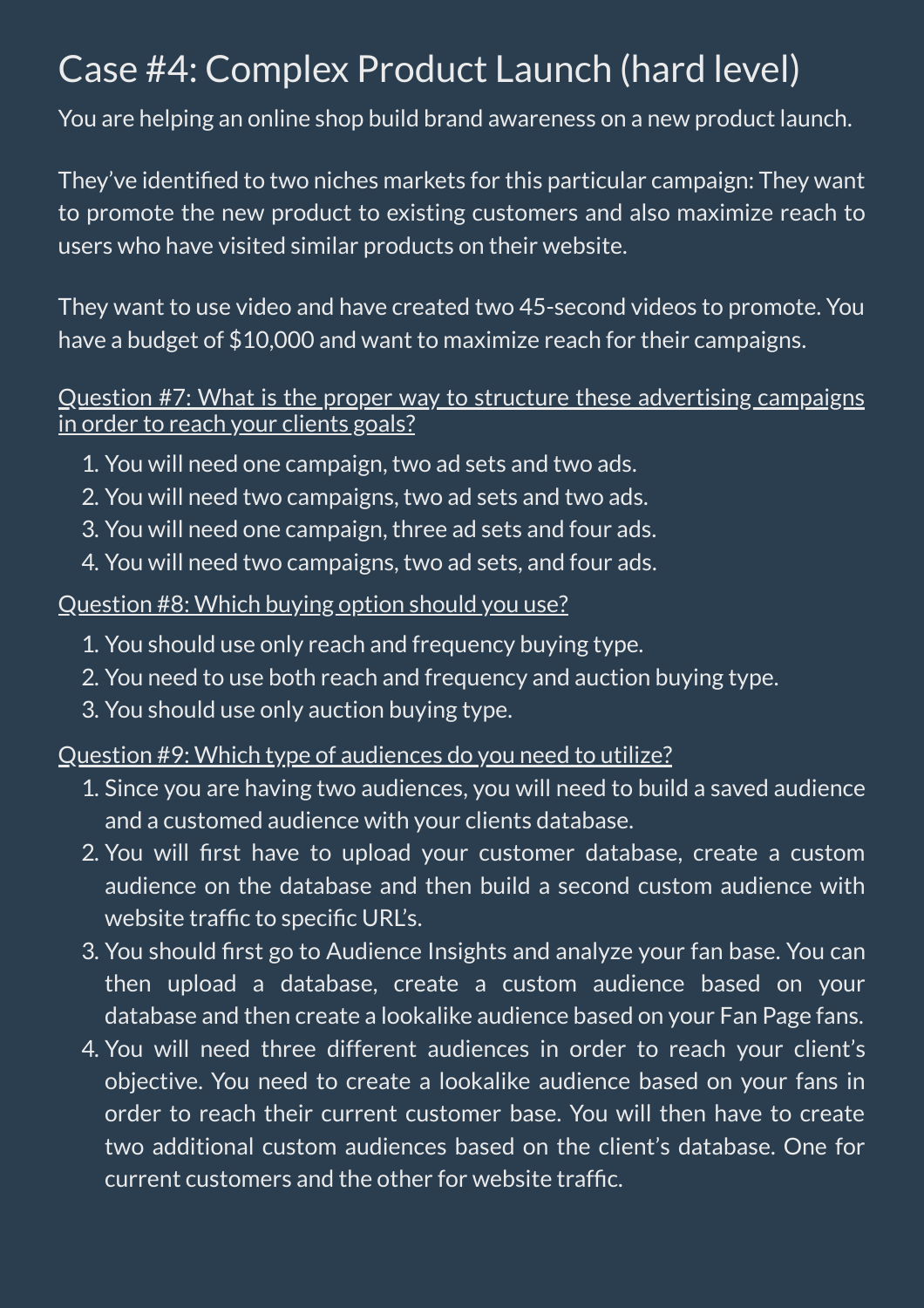#### Question #10: Which type of ad campaigns do you use for your client?

- 1. You should use video views for all campaigns.
- 2. Since you only have one campaign, you need an engagement ad objective in order to maximize video views.
- 3. You need video views for one campaign and post interaction for the second one.
- 4. You should use brand awareness and video views for your campaigns.
- 5. You will need to have a combination of reach and brand awareness objectives on your campaigns.

Extra: I thought about it last-minute before publishing the post.

Question #11: What audience will you need to exclude in one of your campaigns?

- 1. Website traffic custom audience
- 2. Customer database custom audience
- 3. Fan Page audience
- 4. None

## Answers with Explanations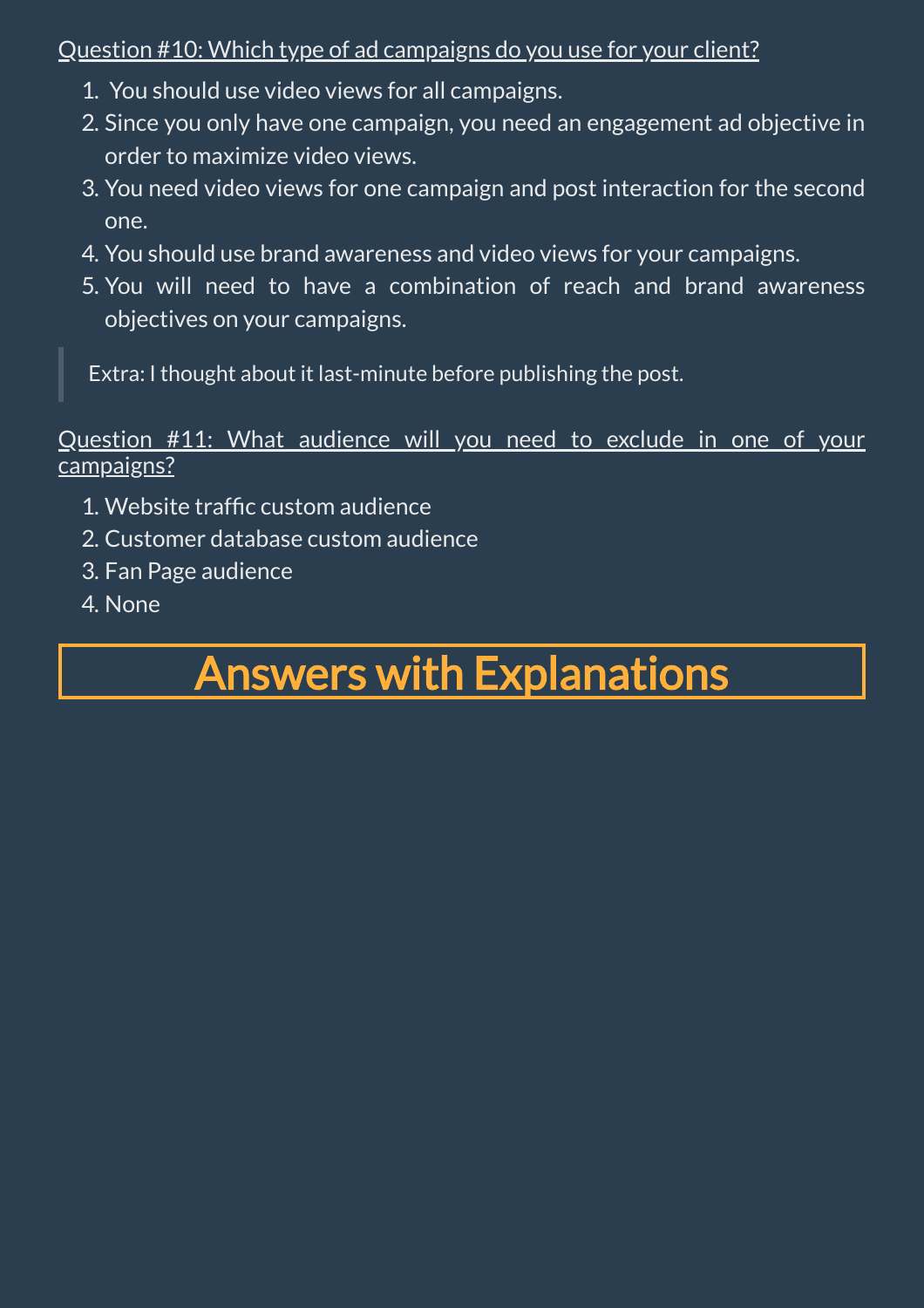I tried to simulate as much as I could all questions to a real Facebook Certification Exam with the right answers.

You will find all answers bellow as well as a detail explanation for each question. You will be surprised with some. It took me a while to understand them.

I tried to be a bit tricky with some questions as I've seen some confusion with the type of questions people ask in our [Facebook](https://www.facebook.com/groups/1230029890426612/) Group.

### Case #1 Ads Objectives For Product Launch – Answers (easy level)

You have a client who wants to launch a new product through its online store.

The client has two objectives in mind. He/She would like to market this new product to its existing customer base and also create branding to new niche markets.

#### Question #1 Which two types of ads should you use for this client?

- 1. Brand awareness and traffic
- 2. Brand awareness and conversion
- 3. Brand awareness and lead generation
- 4. Product catalog sales and reach
- 5. Reach and Product catalog sales

#### Explanation/Answer

The client has two specific objectives in mind:

- Create branding for new niche markets
- Create sales on existing customer base  $\bullet$

In this case you would need to set up two campaigns:

#### Campaign #1: brand awareness to new markets

- Campaign #1: Objective is branding  $\bullet$
- Campaign Level: Brand awareness  $\bullet$
- Ad Set Level: Audience will be saved ones $\bullet$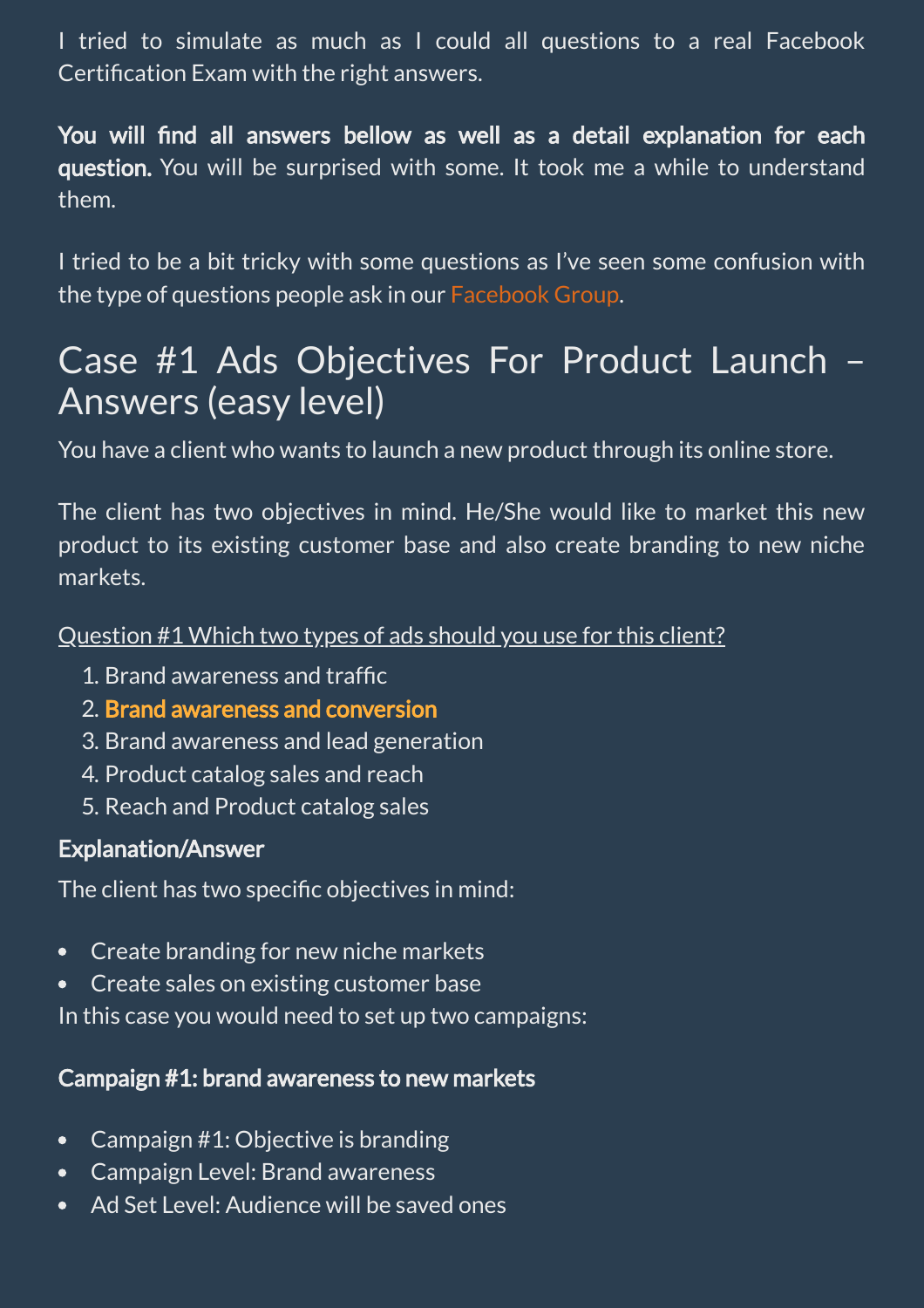#### Campaign #2: existing customer base

- Campaign #2: Objective is conversions in online store  $\bullet$
- Campaign Level: Conversions
- Ad Set Level: Audience will be customized based on database  $\bullet$

### Case #2: Fan Page Promotion – Answers (easy level)

Your client does not have a website or any other online presence other than a Facebook Fan Page.

#### Question #2 What are some ways he can promote his business in Facebook?

- Post engagement  $\bullet$
- Page likes
- Event responses
- Offer claims
- All of the above  $\bullet$

#### Explanation/Answer

This was a tricky one. You can actually use all of the above in order to promote the business. With the engagement objective, you will be able to boost a post, get likes, have people respond to an event and launch offers.

If you want to learn more about engagement objective go to this [article](https://www.facebook.com/business/help/666398006849003?helpref=faq_content).

#### Question #3 You would like to run an offer. Where can you run offers from?

- Ads Manager and Fan Page  $\bullet$
- Only from the Fan Page  $\bullet$
- Only in the Ads Manager  $\bullet$
- Ads Manager, Fan Page and Power Editor  $\bullet$

#### Question #4 Can you delete an offer once it has been created?

- Yes  $\bullet$
- $\bullet$  No

You are not able to change, edit or delete an offer once it has been launch. This might be a silly question but I get this asked a lot by our clients and have seen some questions on the exam about troubleshooting ads. So I figured it was good knowledge to know.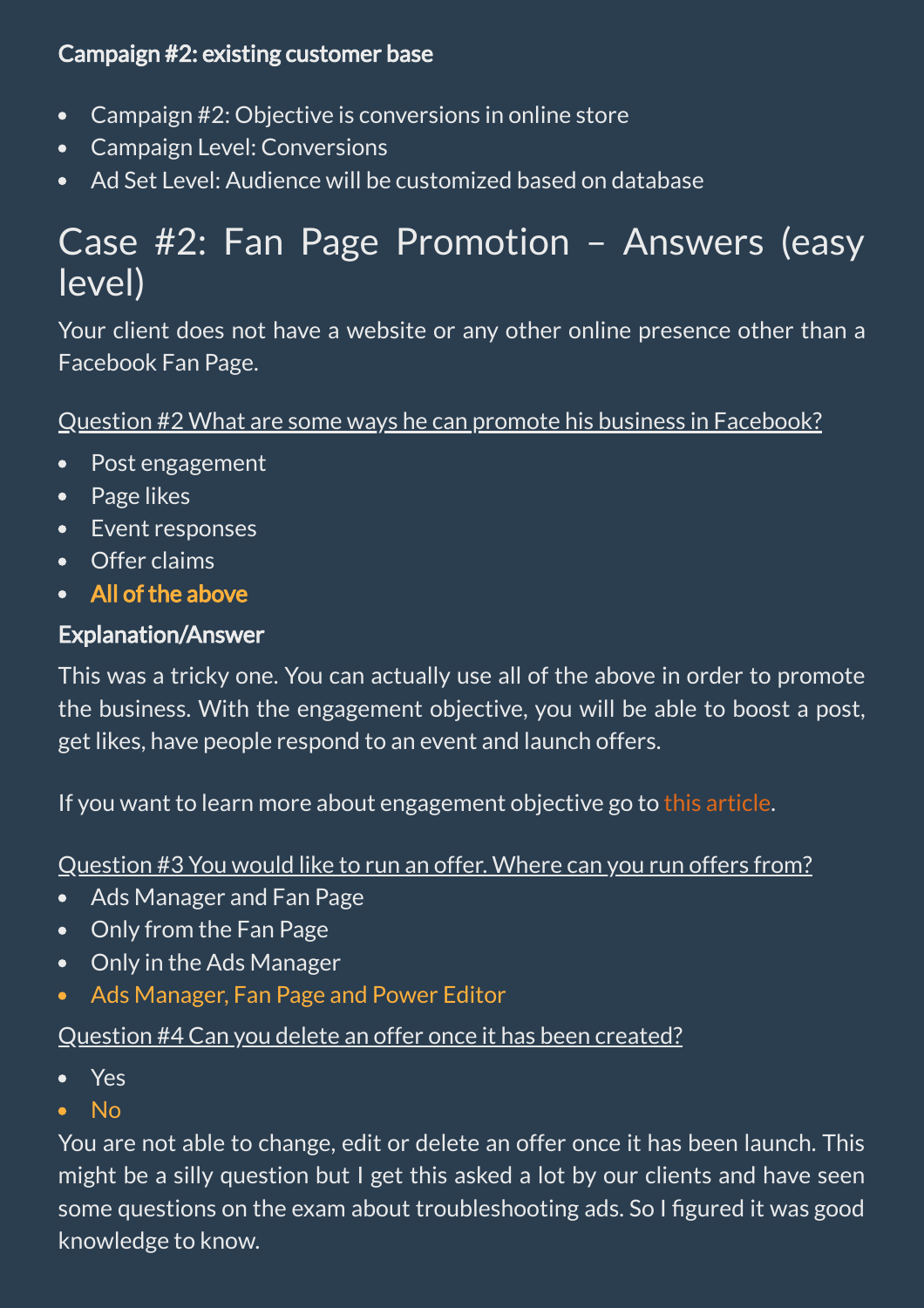### Case #3: Video + Conversions – Answers (medium level)

You launched several ads for a client of yours. The first campaign was a 60second video promoting your business. You then launched a second campaign with a conversion pixel to people who viewed +50% of the video to make a direct purchase on your website.

You also launched in parallel a third campaign with an offer claim to the same audience (people who viewed +50% of the video). The ads have been running for a week now and you have these situations:

Question #5 The client didn't like the video. You need to make some minor edits. You need to change the old video for the new one. What should you do?

- 1. Select the first campaign and re-upload the new video so that the campaign can continue.
- 2. You need to upload the new video and create a new ad under the same campaign and ad set.
- 3. You need to launch an entirely new campaign with the new video.
- 4. You need to create a new ad set under the old campaign and re-load the new video there.

#### Explanation/Answer

Again, this question has more to do with troubleshooting ads at the campaign level. You will get a lot of questions on this on the first certification exam.

You can't change a video or edit a video that has been promoted in Facebook. You will need to upload a new video and create a new ad under the same ad set. You will then stop the old video ad from running.

Question #6: The conversion campaign isn't performing well since you didn't install the Facebook pixel properly. You are thinking of launching a traffic campaign instead. You can't fix the pixel since you don't have access the website. What should you do?

- 1. You can't change the campaign objective to traffic. You will have to create an entirely new campaign.
- 2. Select the conversion campaign and change its objective to trafc.
- 3. You can deselect the Facebook pixel option at the ad level and re-launch the conversion campaign.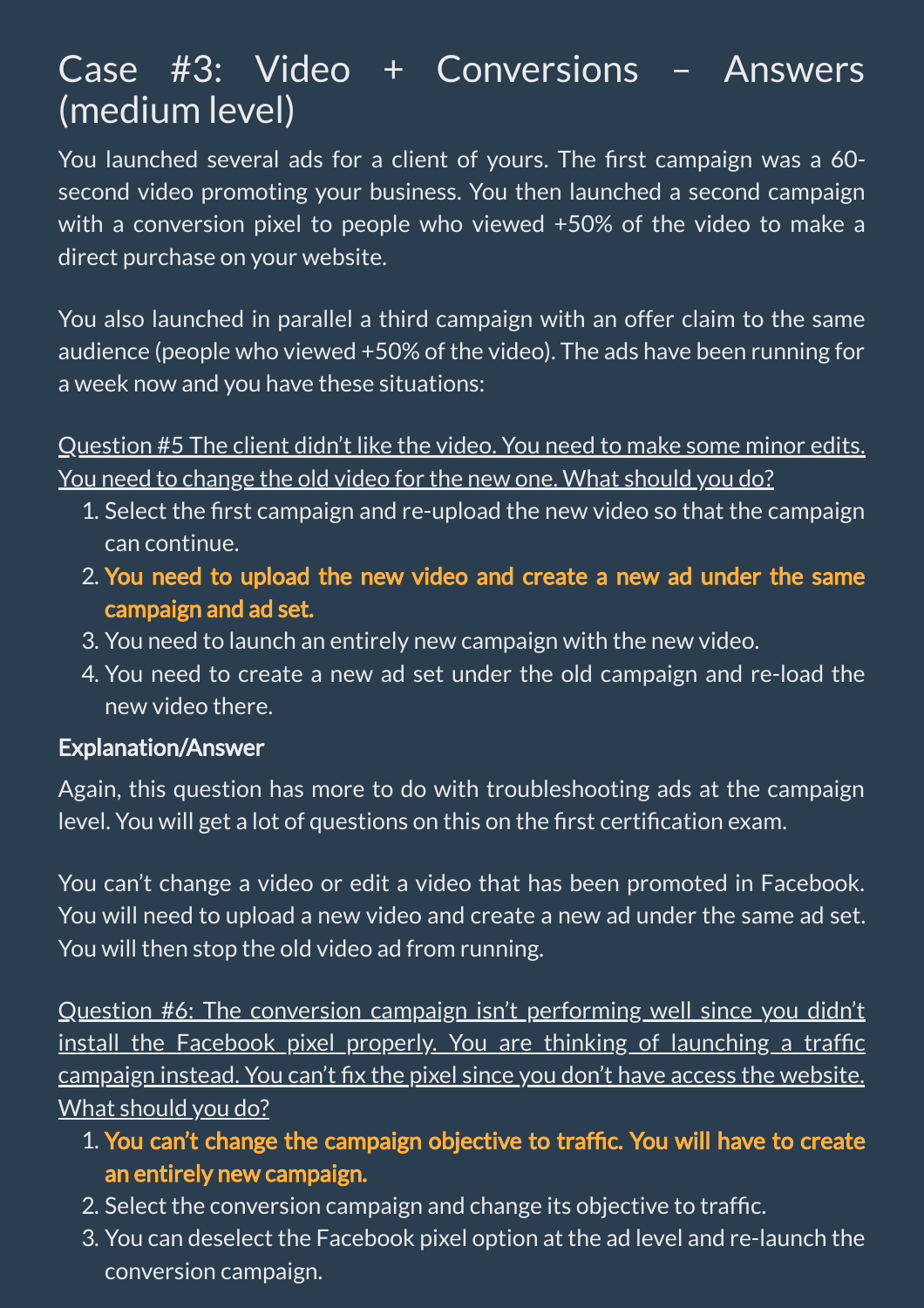#### Explanation/Answer

You can't change campaign objectives once you've launched them. If you are running a campaign with a conversion objective you can't change the campaign to a traffic objective. This question was also more about troubleshooting campaigns than anything else.

You will get questions like these ones on the exam.

### Case #4: Complex Product Launch (with answers)

You are helping an online shop build brand awareness on a new product launch.

They've identified to two niches markets for this particular campaign: They want to promote the new product to existing customers and also maximize reach to users who have visited similar products on their website.

They want to use video and have created two 45-second videos to promote. You have a budget of \$10,000 and want to maximize reach for their campaigns.

Question #7: What is the proper way to structure these advertising campaigns in order to reach your clients goals?

- 1. You will need one campaign, two ad sets and two ads.
- 2. You will need two campaigns, two ad sets and two ads.
- 3. You will need one campaign, three ad sets and four ads.
- 4. You will need two campaigns, two ad sets, and four ads.

It took me some time to think about these questions and how to build this particular case study. I wanted the questions to really make you think and combine all of the content you should know on launching new campaigns in Facebook.

#### Explanation/Answer

#### Tricky one!!!

In order to accomplish your customer's goals, you need two separate campaigns, two ad sets and four ads.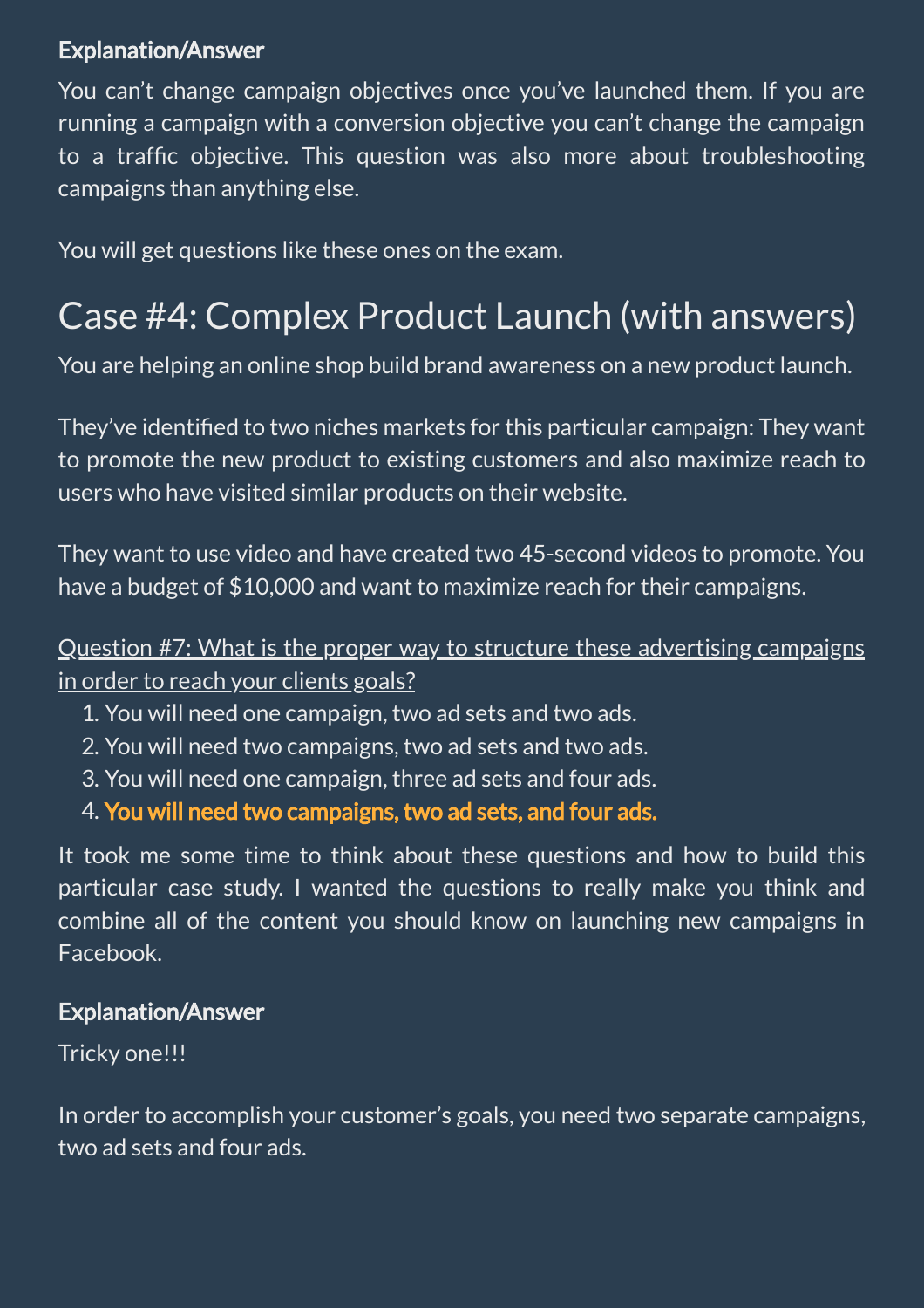#### Why?

Stay aware of questions like these one on the exam and look for words like awareness, reach, frequency and target audiences.

For this case, you have two audiences: custom audience with <sup>a</sup> database and custom audience with website traffic. Easy right! You were probably thinking you could do one campaign with two ad sets with each audience.

#### Wrong!

Your client wants to **maximize reach**. In order to maximize reach for a saved audience you need one type of buying option and in order to maximize reach for a custom audience (website traffic) you need another type of buying option.

Therefore, you will have two campaigns with two ad sets and four ads.

#### Campaign #1:

- 1. Campaign Level (1): Reach and frequency buying with video view ads
- 2. Ad Set Level (1): New audiences or saved audiences
- 3. Ad Set Level (2): Two ads for the two 45-seconds videos.

#### Campaign #2:

- 1. Campaign Level (1): Auction buying with video view ads
- 2. Ad Set Level (1): Custom audience (website traffic)
- 3. Ad Set Level (2): Two ads for the two 45-seconds videos.

The second question will now be easy to answer.

#### Question #8: Which buying option should you use?

- 1. You should use only reach and frequency buying type.
- 2. You need to use both reach and frequency and auction buying type.
- 3. You should use only auction buying type.

#### Explanation/Answer

Why?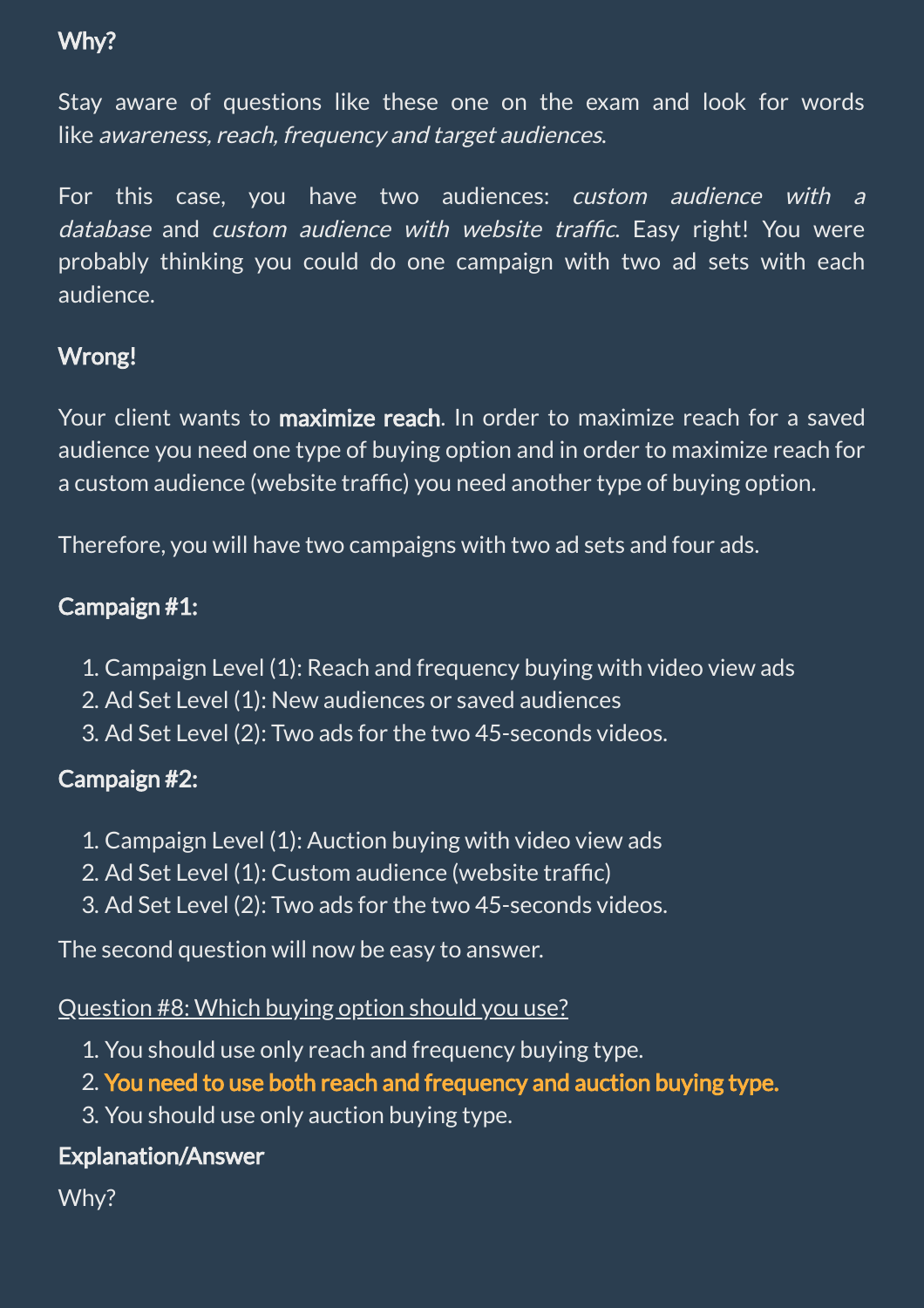Simple. You can't use website traffic audiences for reach and frequency buying on Facebook.

| Audience                             |                                                          |          |   | PID: 6005988230322                        |  |
|--------------------------------------|----------------------------------------------------------|----------|---|-------------------------------------------|--|
| Define who you want to see your ads. |                                                          |          |   |                                           |  |
|                                      |                                                          |          |   |                                           |  |
| <b>Create New</b>                    | Use a Saved Audience ▼                                   |          |   |                                           |  |
| Locations <sup>®</sup>               |                                                          |          |   |                                           |  |
|                                      | Guatemala                                                |          |   |                                           |  |
|                                      | Cuatemala                                                |          |   |                                           |  |
|                                      | $\bullet$ Include $\bullet$   Add locations              |          |   |                                           |  |
|                                      | Add Bulk Locations                                       |          |   |                                           |  |
|                                      |                                                          |          |   |                                           |  |
| Age <sup>®</sup>                     | $18 -$<br>$34 -$                                         |          |   |                                           |  |
| Gender @                             | All<br>Men<br>Women                                      |          |   |                                           |  |
|                                      |                                                          |          |   |                                           |  |
| Languages <sup>@</sup>               | Enter a language.                                        |          |   |                                           |  |
|                                      |                                                          |          |   |                                           |  |
| Detailed Targeting @                 | INCLUDE people who match at least ONE of the following @ |          |   |                                           |  |
|                                      | Add demographics, interests or be   Suggestions   Browse |          |   |                                           |  |
|                                      |                                                          |          |   |                                           |  |
|                                      | <b>Exclude People</b>                                    |          |   |                                           |  |
|                                      |                                                          |          |   |                                           |  |
| Connections <sup>®</sup>             | Add a connection type $\star$                            |          |   |                                           |  |
|                                      |                                                          |          |   |                                           |  |
| Custom Audiences ®                   |                                                          |          |   |                                           |  |
|                                      | Add Custom Audiences or Lookalike Audiences              |          |   |                                           |  |
|                                      | Lookalike Audience<br><b>Custom Audience</b><br>All      |          |   |                                           |  |
|                                      | 180 - Todo website cursos splashedu.c                    | Website  |   |                                           |  |
|                                      | Google Business - Pixel                                  | Website  |   | This Custom<br>Audience can't be          |  |
|                                      | 25% Activos - Pagina Web                                 | Website  | A | included. It may                          |  |
|                                      | Articulo FB                                              | Website  |   | negatively impact ad<br>delivery for this |  |
|                                      | Website Trafico 30 Dias                                  | Website  |   | campaign.                                 |  |
| <b>Placements</b>                    | Landing + Thank You 60 Dias Pixel Fac                    | Mishella |   |                                           |  |

#### Question #9: Which type of audiences do you need to utilize?

If you want to maximize the reach for your website traffic, you will need to use auction option.

- 1. Since you are having two audiences, you will need to build a saved audience and a custom audience with your clients database.
- 2. You will first have to upload your customer database, create a custom audience on the database and then build a second custom audience with website traffic to specific URL's.
- 3. You should first go to Audience Insights and analyze your fan base. You can then upload a database, create a custom audience based on your database and then create a lookalike audience based on your Fan Page fans.
- 4. You will need three different audiences in order to reach your client's objective. You need to create a lookalike audience based on your fans in order to reach their current customer base. You will then have to create two additional custom audiences based on the client's database. One for current customers and the other for website trafc.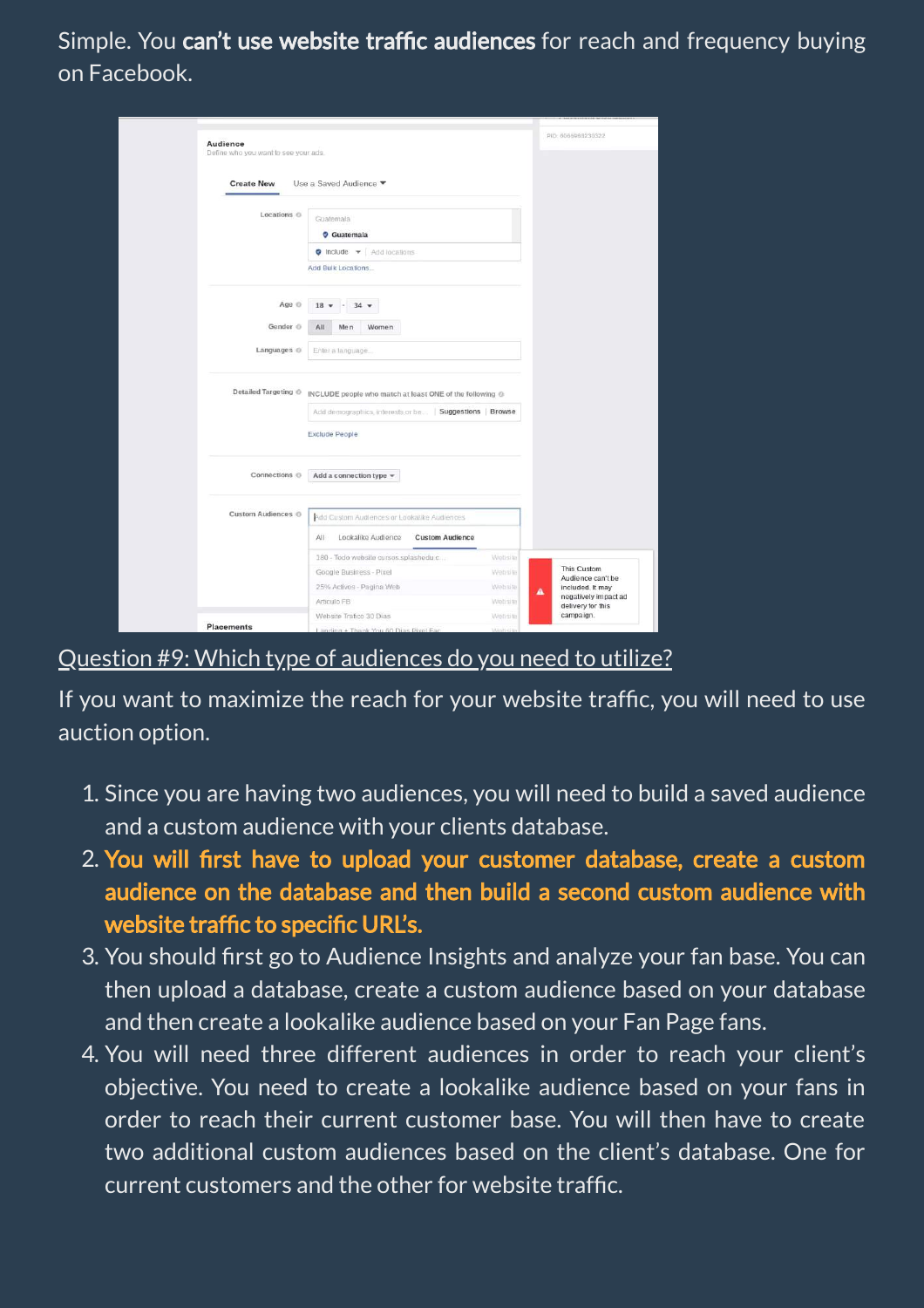#### Explanation/Answer

In order to reach your current customers, you will need to upload a customer database and create a custom audience based on their emails or phone numbers.

Yes, I know! Since it's an online company, you could use a pixel for people who went through the checkout process; however, that is not an option in the answers but a correct answer as well.

You will then need to select specific URL's to create your second audience from people who visited specific pages on your website.

Question #10: Which type of ad campaigns do you use for your client?

- 1. You should use video views for all campaigns.
- 2. Since you only have one campaign, you need an engagement ad objective in order to maximize video views.
- 3. You need video views for one campaign and post interaction for the second one.
- 4. You should use brand awareness and video views for your campaigns.
- 5. You will need to have a combination of reach and brand awareness objectives on your campaigns.

This was also a tricky question and to be completely honest there are a couple of right answers for the auction campaign on branding with a video creative.

For the first campaign, in which you are launching a new product to a saved audience with a video; you definitely want to go for reach/frequency buying and video view ad.This will allow your campaign to maximize reach and at the same time optimize for 10-seconds views on your video ads.

For the second campaign, its more complicated as there are several ways in which you can do this. You could select brand awareness, reach and/or video views objective within the auction buying option.

There is really no right or wrong answer.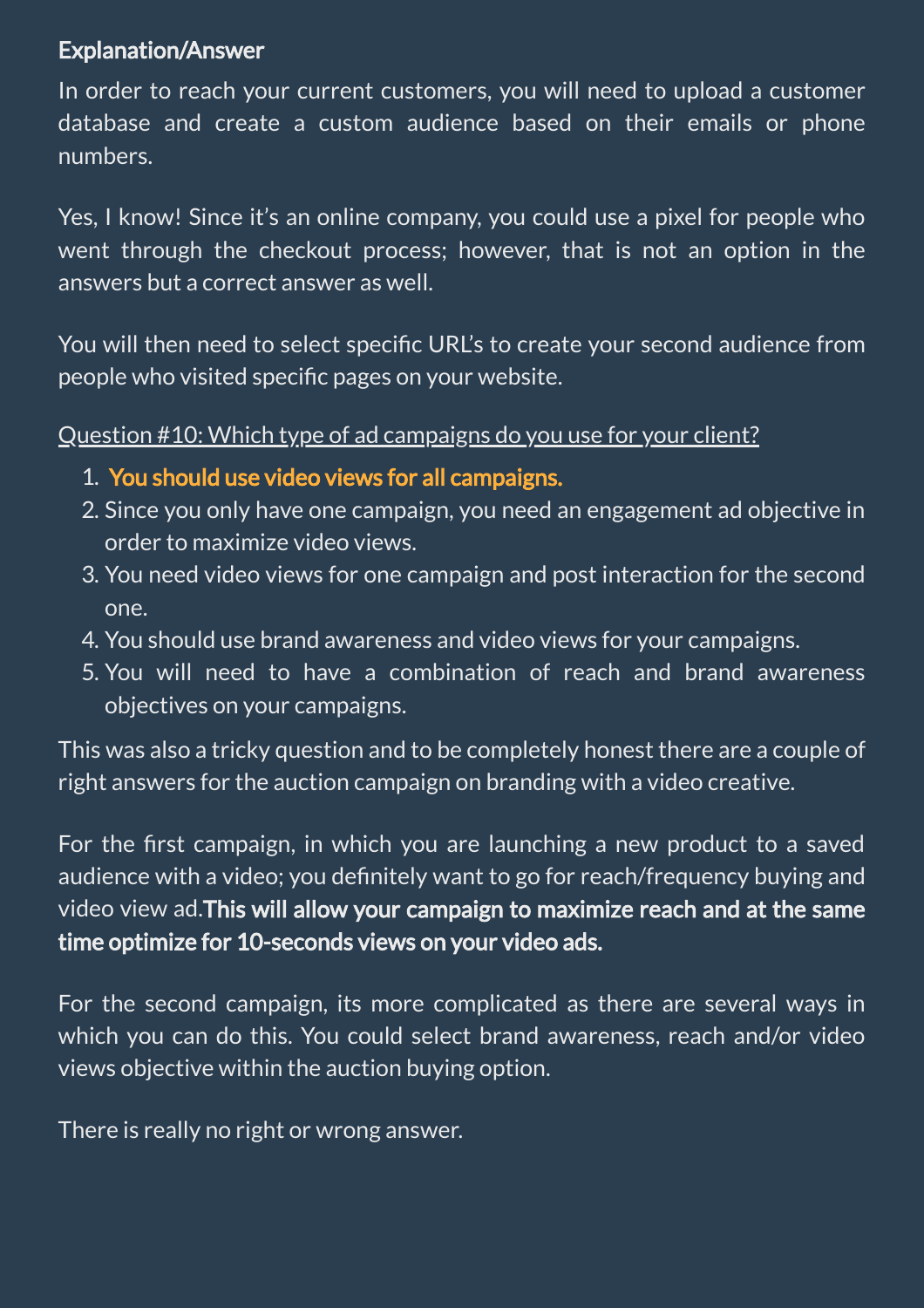Since your ad creative is a video, your best choice is to select video views. By selecting video views, you are optimizing for a 10-second views but not necessarily maximizing reach. However, if you are taking an exam, this is probably the right answer. (THIS MIGHT CHANGE AND THERE IS SOME MIX-UP EVEN WITH HOW FACEBOOK USES TERMINOLOGY WITH VIDEOS)

#### In real life…. however….

Since your audience is users who have visited specific products on your website (far along your sales funnel), you could do video views and optimize for daily unique reach. With a daily unique optimization you will maximize reach on a daily basis with a user base that is already far along your sales funnel. You definitely want to reach those people with a higher frequency and not necessarily optimize for video views.

#### What about selecting the brand awareness or reach ad type for this video?

You could also try one of those options. We've run experiments with all three options and it a bit tricky since results vary by industry, ad creative and audience size. They are not *wrong* answers but will be wrong for your exam.

#### Question #11: What audience will you need to exclude in one of your campaigns?

- 1. Website traffic custom audience
- 2. Customer database custom audience
- 3. Fan Page audience

Campaign #2 will need to exclude your customer database – custom audience.

#### Why?

Because since they are already customers. Since you are an online business, they will have visited your website. If you don't exclude them from the website audience campaign, you might have an issue with optimization since both campaigns will be competing for the same audience.

Think about it.